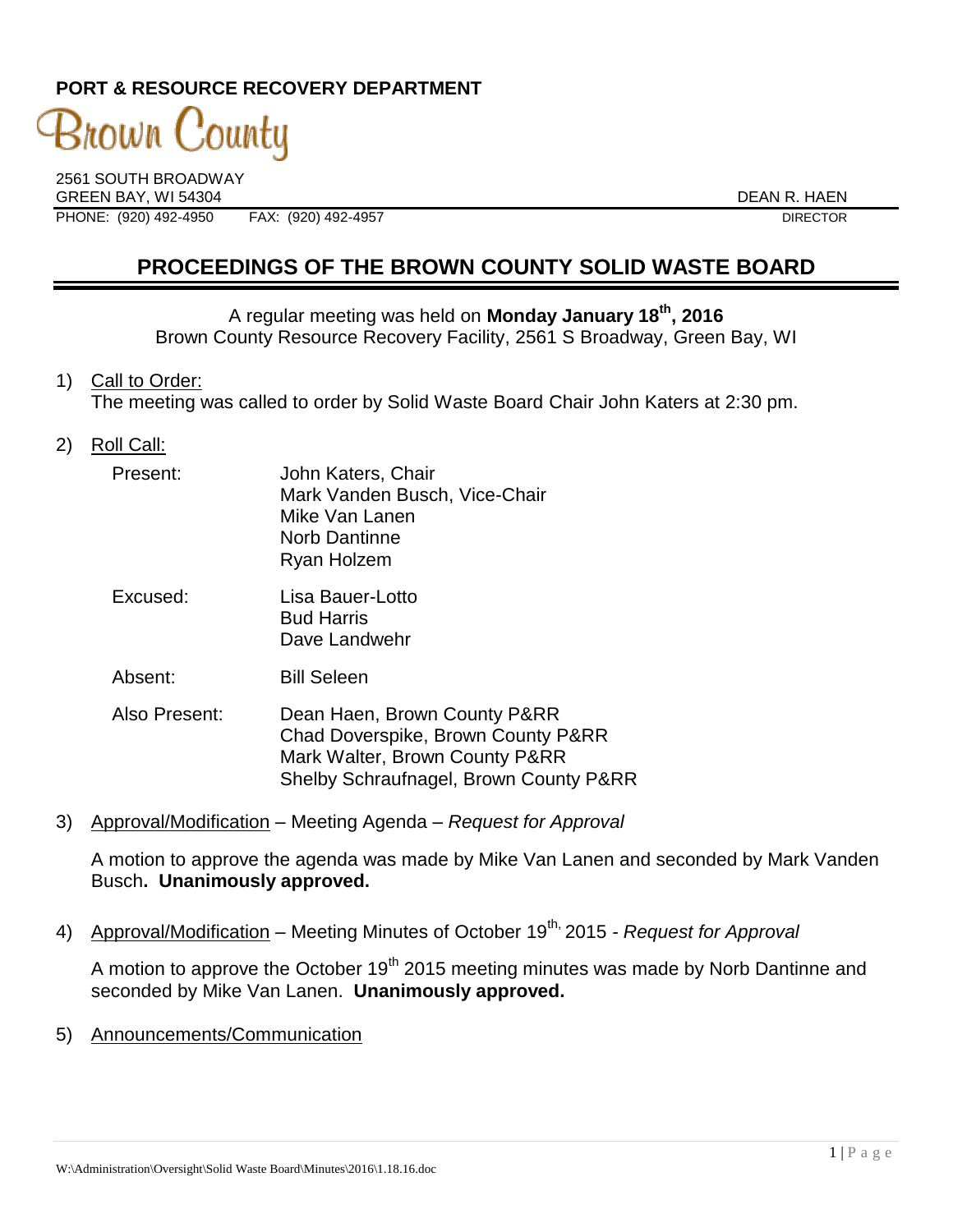Mr. Haen announced that the Wisconsin Integrated Resource Management Conference (WIRMC) will be held the  $24^{th}$  -  $26^{th}$  of February. If any board members are interested in attending please inform Shelby Schraufnagel.

Mike Strenski will be retiring from the Port & Resource Recovery Department, effective January 31<sup>st</sup>, 2016. Staffing needs will be absorbed by existing part-time staff members increasing their status from 0.4 FTE to 0.5 FTE and receiving part-time benefit status.

## 6) 2016 Public Relations Plan – *Request for Approval*

Mr. Haen provided the board with the public relations plan for 2016. The budget for 2016 is \$15,000 including \$12,000 for public relations services and \$3,000 for advertising. The main focus of the plan will be on recycling and Household Hazardous Waste, specifically on VSQGs. Mr. Walter explained that ads are proposed to run four times throughout the year through The Business News. Advertising for recycling is more of a broad year round effort that is tied in with the BOW efforts. He also explained that the "What Do I Do With" videos will continue to be created and updated, along with the County's NEWEye Channel that will provide free time for Resource Recovery and Port for public service announcements, education, and informational content. The organics program will continue to be promoted as well. In 2015 the program was successful and with an additional location at UW-Extension in 2016 the program should continue to grow. Social media will continue to be a large component of the plan, with platforms such as Facebook, Twitter, Pinterest and efforts into acquiring a LinkedIn account for VSQGs as well as the Port. In terms of direct marketing, a big push will be towards Household Hazardous Waste.

#### **A motion to approve the 2016 Public Relations Plan was made by Norb Dantinne and seconded by John Katers.**

Mr. Katers suggested that marketing and advertising efforts tie in with New North, promoting Northeastern Wisconsin to potential businesses to move into the area. A story on the amount of recycling that takes place in the area along with the low tipping fees making the cost of doing business here desirable could be submitted for publication.

Mr. Haen explained that Advance is putting together a strategic plan for the Green Bay area. Part of the plan will be to distinguish why Green Bay is different and why companies might want to locate to the area. He suggested that recycling and solid waste services and costs are factors that should not be overlooked when promoting the area.

Mr. Holzem asked if there is a plan in place to track which media outlet is getting the most return. Mr. Walter explained that having an event is a good way to track how well an ad works. He also explained that the department uses Google Analytics to provide a click through rate on the website.

## **Motion was carried unanimously.**

## *7)* Recycling Education Grant – *Request for Approval*

Mr. Walter explained that at the end of 2014, when BOW added the conveyer and baler at the BOW recycling facility, part of the money to do the expansion came from the Carton Council. The Council made a point of noting that schools are one of the largest users of cartons and many do not recycle them. They have a grant available to communities and school districts to do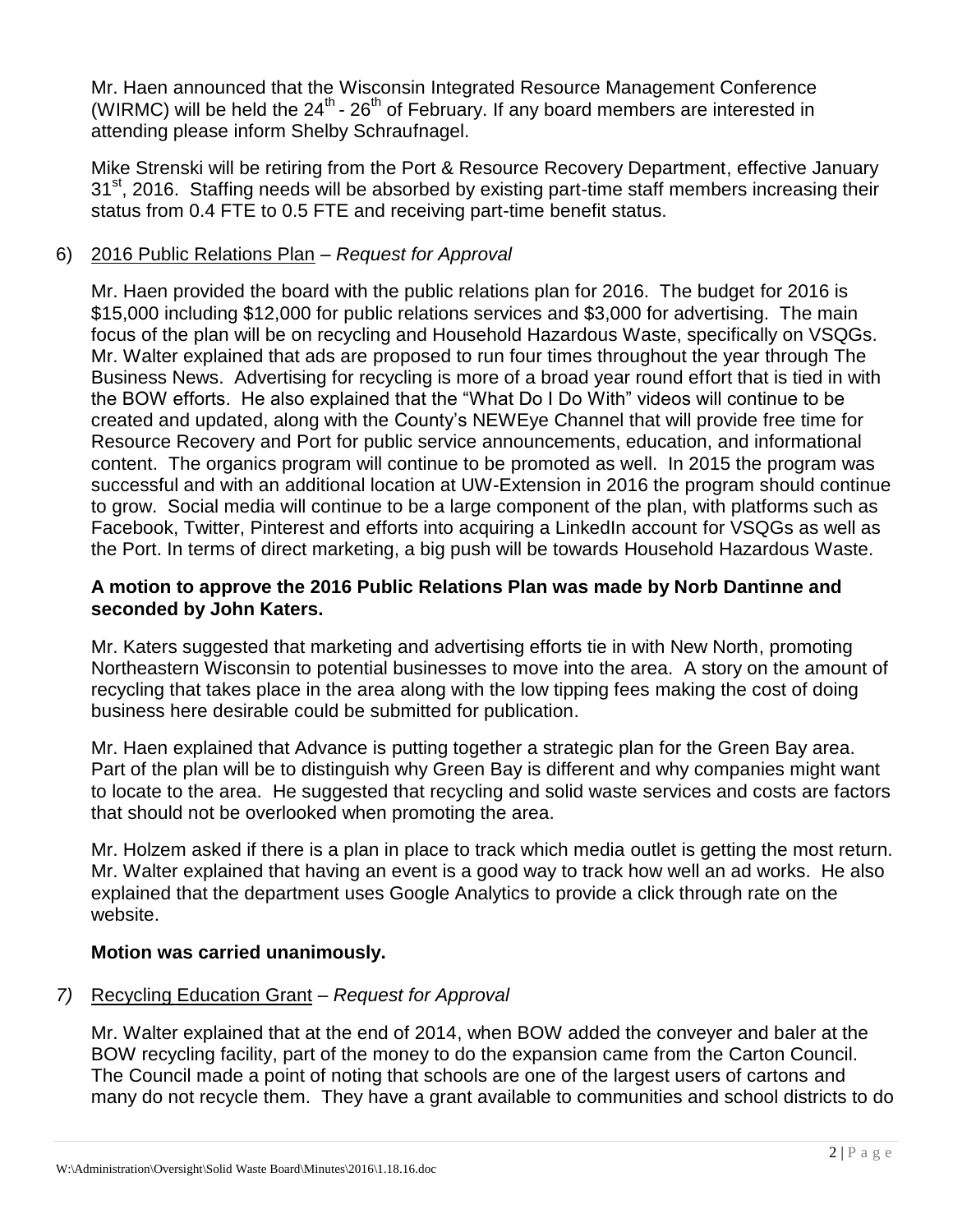recycling education. Mr. Walter applied for this grant and has been award \$5,000 to start recycling education in schools in the area. The recycling education will start with West De Pere and Howard/Suamico School Districts, from there it will move on to other school districts.

Mr. Walter went on to explain that as part of the grant to the Tri-County, the Carton Council guaranteed a floor on cartons at \$90 a ton for five years. Mr. Dantinne asked if the program will continue to sustain itself when the grant comes to term. Mr. Haen explained that aseptic packaging and some cartons are made of layers of quality paper fiber and aluminum so they do not spoil. . Mr. Katers asked a question regarding the budget, what portion in the recycling education efforts is attributed to staff time. Mr. Walter explained that \$35 an hour is for an education consultant through BOW and the remainder is estimated to be in-kind staff time.

#### **A motion to approve the Recycling Education Grant was made by John Katers and seconded by Ryan Holzem.**

Mr. Holzem asked if the Carton Council will be able to estimate the amount of savings that will occur. Mr. Walter explained that there may not be a direct savings that will show up. Most businesses do not pay for garbage and recycling disposal by the pound, they pay by the number of times material is picked up. These schools will decrease the frequency of garbage picks and increase the frequency of recycling picks. Mr. Holzem clarified that he is interested in knowing if the Carton Council will be able to track the increase in cartons being recycled. Mr. Walter confirmed that they intend to track what will be diverted.

## **Motion was carried unanimously.**

#### 8) Fox River Fiber – *Update*

Mr. Haen provided the board with recently received legal notices from Fox River Fiber. Last spring Fox River Fiber filed a notice of claim with Brown County. Brown County responded with a disallowance of claim. In December, Fox River Fiber filed legal notice of the claim. Subsequently, Fox River Fiber filed a stipulation for extension of time (March 31, 2016) by which Brown County is to answer or otherwise respond to complaint. During 2015, Brown County and Fox River Fiber essentially drafted an amendment to our 2005 sludge disposal agreement, but was unable to execute because of the development of issues with Outagamie County. Additionally, the draft agreement between Brown County, Kewaunee County and Fox River Fiber for placement of additional sludge at Kewaunee County will not be finalized due lack of continued interest by Kewaunee County.

In regards to the Outagamie County, a letter from the Outagamie County Executive was received by Executive Streckenbach in December. Executive Streckenbach is preparing a response to Outagamie County Executive. This issue is being handled by the Executives.

Mr. Van Lanen asked how this situation will affect future agreements with Outagamie County. Mr. Haen confirmed that this will and does have an impact on how future agreements and current relations.

A meeting with the three County Solid Boards and staff will take place in April or May this year at Brown County to provide a BOW tour of the Brown County compactor. Hopefully this issue is resolved. Mr. Haen also explained that Winnebago County is having a closed session meeting to discuss the Outagamie County situation.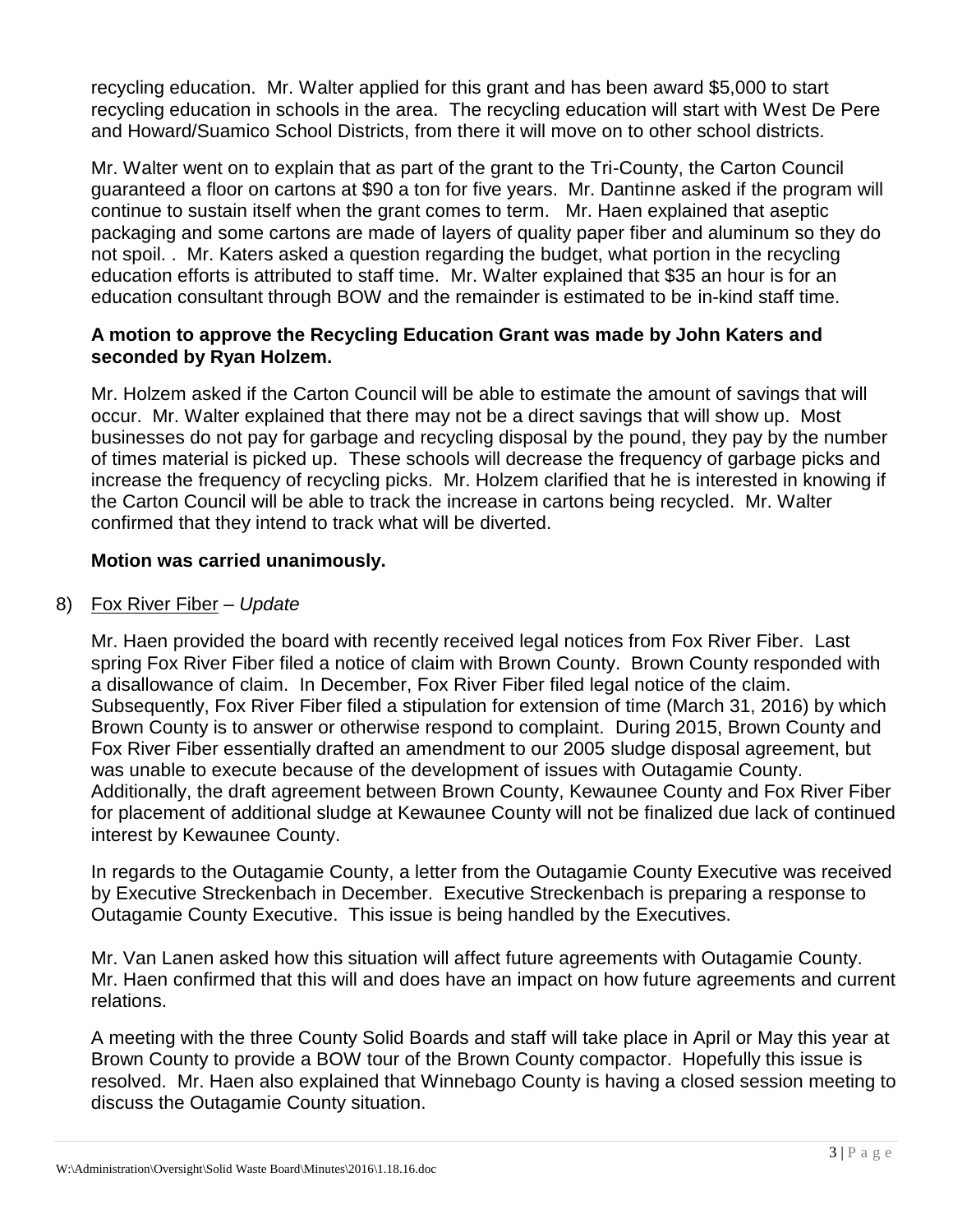Mr. Van Lanen asked if the County Executive has shared anything with Mr. Haen regarding the situation. Mr. Haen explained that the Executive is looking out for the County's best interest and he sees the value of long-term agreements.

#### 9) 2014 BOW Landfill and Recycling Audit – *Update*

Mr. Haen explained that in the 2014 Tri-County audit, landfill tonnage decreased 4% from 2013 to 2014, resulting in the actual cost per ton to increase \$2 per ton. The increase is due to the change in tonnage and the operational change of using at-cost spray-on ADC by Outagamie County. In 2013, the cost to operate the BOW landfill was \$12.2 million. In 2014, the cost to operate the BOW landfill was \$13 million, an increase in \$800,000. It is worth noting that the spray-on cover started in the middle of 2014. The Brown County benefit for operating the BOW landfill in 2014 was \$47,000, a percentage of \$120,000. The benefit for operating the landfill in 2013 resulted in a Brown County disbursement of \$430,000. Although the landfill is still operating at a profit, it was a significantly narrower margin.

In 2013 the BOW recycling operating cost was \$4.5 million increasing to \$5.9 million in 2014. An additional \$1.4 million was spent to expand the BOW recycling facility in 2014. Revenue in 2013 was \$8.2 million and rose to \$9.3 million in 2014, an increase of \$1.45 million in revenue. This was due to tonnage increases of adding a second shift while commodity markets were flat. The results after the expansion yielded an increase in net revenue of \$100,000.

Mr. Katers asked if operating costs and development costs are able to be separated and broken down to determine where costs are coming from and if the spray-on is costing more. Mr. Haen explained that this information has been requested from Outagamie and has only been verbally communicated that spray-on ADC cost around \$200,000/year.

## 10) 2015 BOW Landfill and Recycling Tonnage – *Update*

Mr. Haen explained that BOW recyclables increased by less than 1% and the recycling material that passed through Brown County increased by 6%. The Brown County increase directly results in the 1% BOW increase. With the compactor installed, Brown County has more capacity and recyclables should increase through the facility in 2016. Mr. Walter pointed out that some MRF's in the area may potentially close due to continual low market rates. The average price in the market is down 30%. Brown County and BOW may have the possibility of taking some of the recyclables from other areas.

Mr. Walter pointed out that voluntary organic drop-off collected nearly 8 tons of material. An additional site has been added at UW-Extension which should increase tonnage for 2016.

Mr. Haen added that BOW solid waste increased to 648,000 tons in 2015. Other observations included a decrease in electronics due to other outlets in the area, Hazardous Waste in general increased and with a shingle competitor across the street shingle tonnage decreased.

#### 11) BOW C&D Recycling Analysis – *Update*

Mr. Walter explained that over the past year a permanent C&D recycling facility for the BOW has been evaluated. In addition, BOW staff will evaluate a 3-season C&D processing facility. Factors that were looked at for the indoor C&D recycling facility included; what material is in the